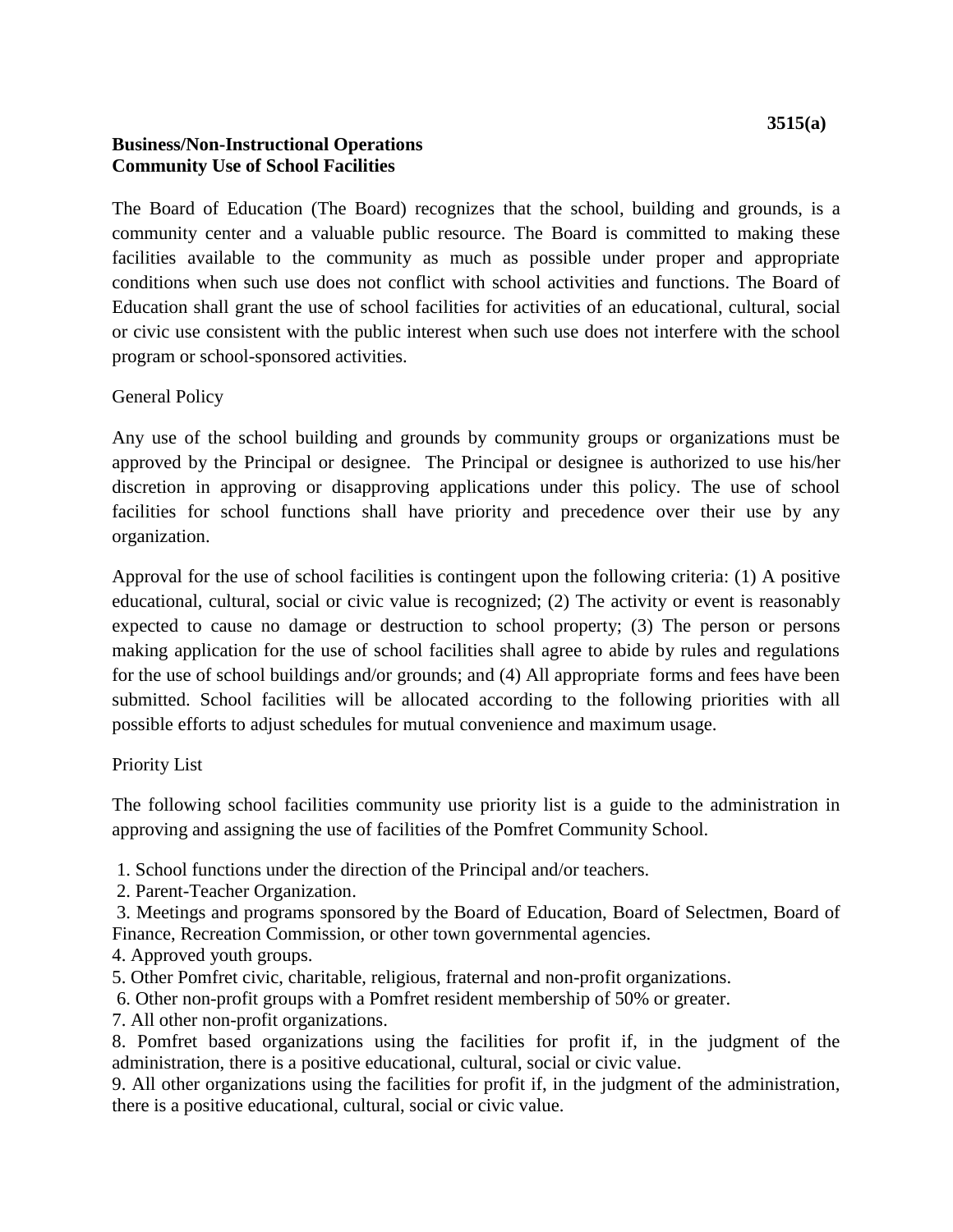The unauthorized use of school facilities by individuals, private groups and organizations or noncommunity groups is prohibited.

# Application Procedures

1. Applications for the use of school facilities and grounds must be made in writing, by completion and submission of the Pomfret Community School Request for Use of School Facilities form one (1) month before the date of intended use. Agencies using the school on a long term basis must submit applications annually. If an application is approved a signed copy will be provided to the applicant.

2. All requests for use of school facilities must identify the specific area(s) desired, and approval will be for the specific area(s) only. All school equipment shall remain in the charge and control of the school and shall not be used without the express written permission of the principal or designee, which may be included in the application

3. On an annual basis, any organization not covered by Town of Pomfret or the Board's liability insurance shall provide a certificate of Liability Insurance showing a per occurrence limit of \$1,000,000 for General Liability which shall name the Pomfret Board of Education and the Town of Pomfret as additional insured on a primary, noncontributory basis and have a waiver of subrogation in favor of the Board of Education which must be submitted prior to the use of school facilities.

4. On an annual basis, an indemnification and release form must be signed by a representative of each organization using school facilities. This does not apply to the Town of Pomfret Boards and Commissions.

5. The Person in Charge, as listed on the Request for Use of School Facilities form, is the duly authorized person for a group or organization and is the only person with whom arrangements will be made. He/she is also the person who is responsible for the group or organization.

6. Any group or organization requesting to use school facilities must agree to assume all responsibility for any damage to and/or theft or loss of any school district property arising out of the use of the facilities.

7. When the school has been closed due to inclement weather, a national holiday, or other reason, the building will be unavailable for use by out of school organizations or activities planned for that day. Exceptions can be made by the principal or designee.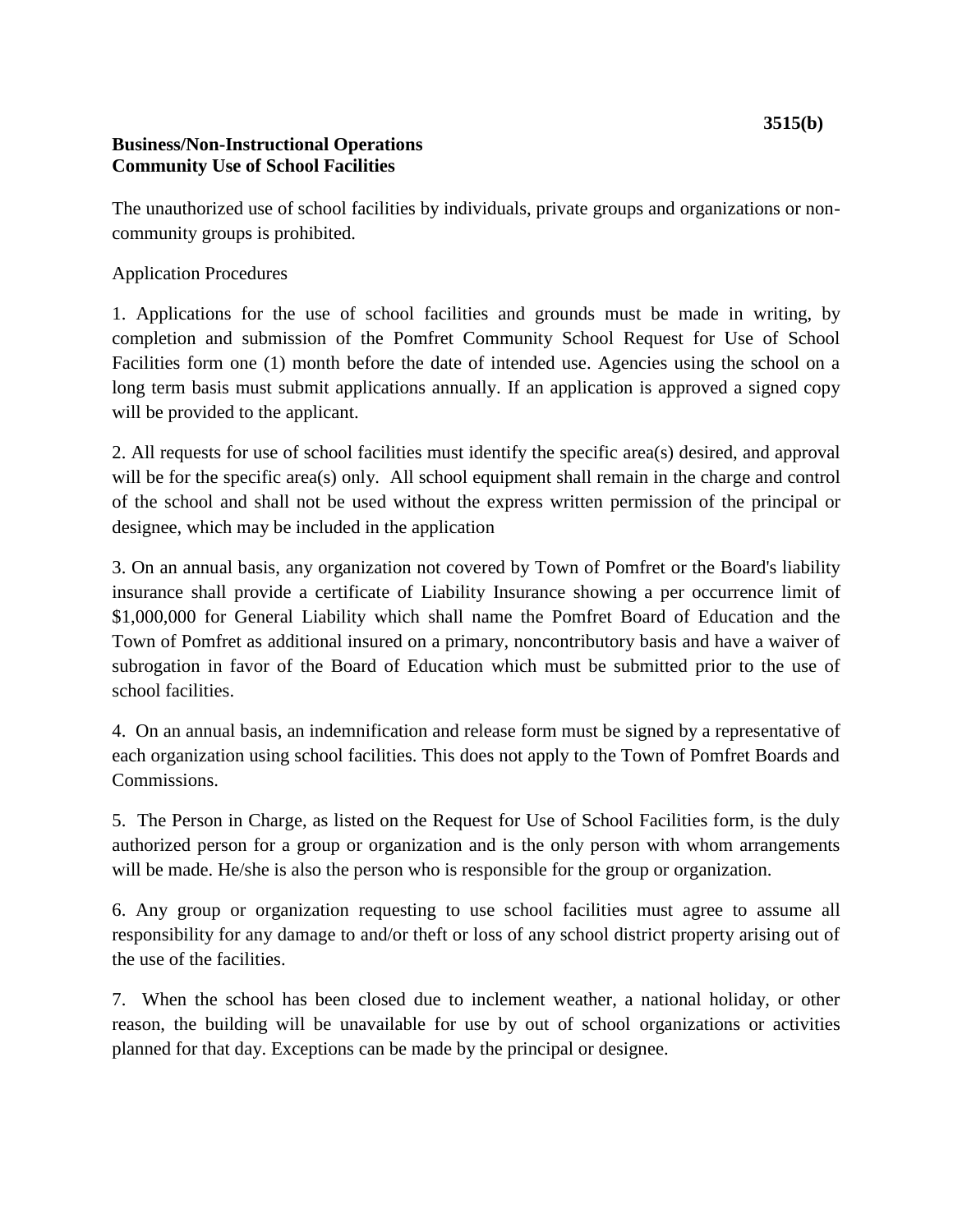8. Constable service may be required for an event. It is the organization's responsibility to arrange for constable service. This fee shall be paid directly to the town by the applicant.

9. Each organization granted permission to use school facilities must comply with all fire safety regulations.

Restrictions on Use of School Facilities

1. Alcoholic beverages or unauthorized controlled substances may not be brought on to or consumed on school premises.

2. Smoking, including the use of Electronic Nicotine Delivery Systems (ENDS), is prohibited in the building and on school grounds.

3. Illegal activities will not be tolerated.

4. Advertising, displays or other materials that promote obscenity, the use of illegal drugs, tobacco products, or alcoholic beverages are not permitted.

5. Refreshments may not be prepared, served or consumed without the prior written approval of the principal or designee. Upon approval by the Principal or designee, refreshments may be prepared, served, and consumed only in the areas approved on the application.

6. Groups and organizations using the facilities assume responsibility for proper parking of cars. Fire lanes and handicapped parking spaces are to be honored.

7. Persons attending any activity must confine themselves to the area(s) assigned for their use.

Fees and Associated Costs

Organizations and agencies, other than the school, town, PTO and approved youth groups, may be required to pay rental fees in addition to the charges for custodial, kitchen and other special services. Annually the Board of Education will approve rental fees and charges for worker services. Rental fees will be charged for any organization using school facilities for profit.

Worker fees will not be charged for use of school facilities for school, PTO, Town of Pomfret and approved youth group functions. Worker fees will be based on hourly wages and social security. All labor rates will be based on a three (3) hour minimum with time and a half rates as required. Holiday assignments will be based on double time rates.